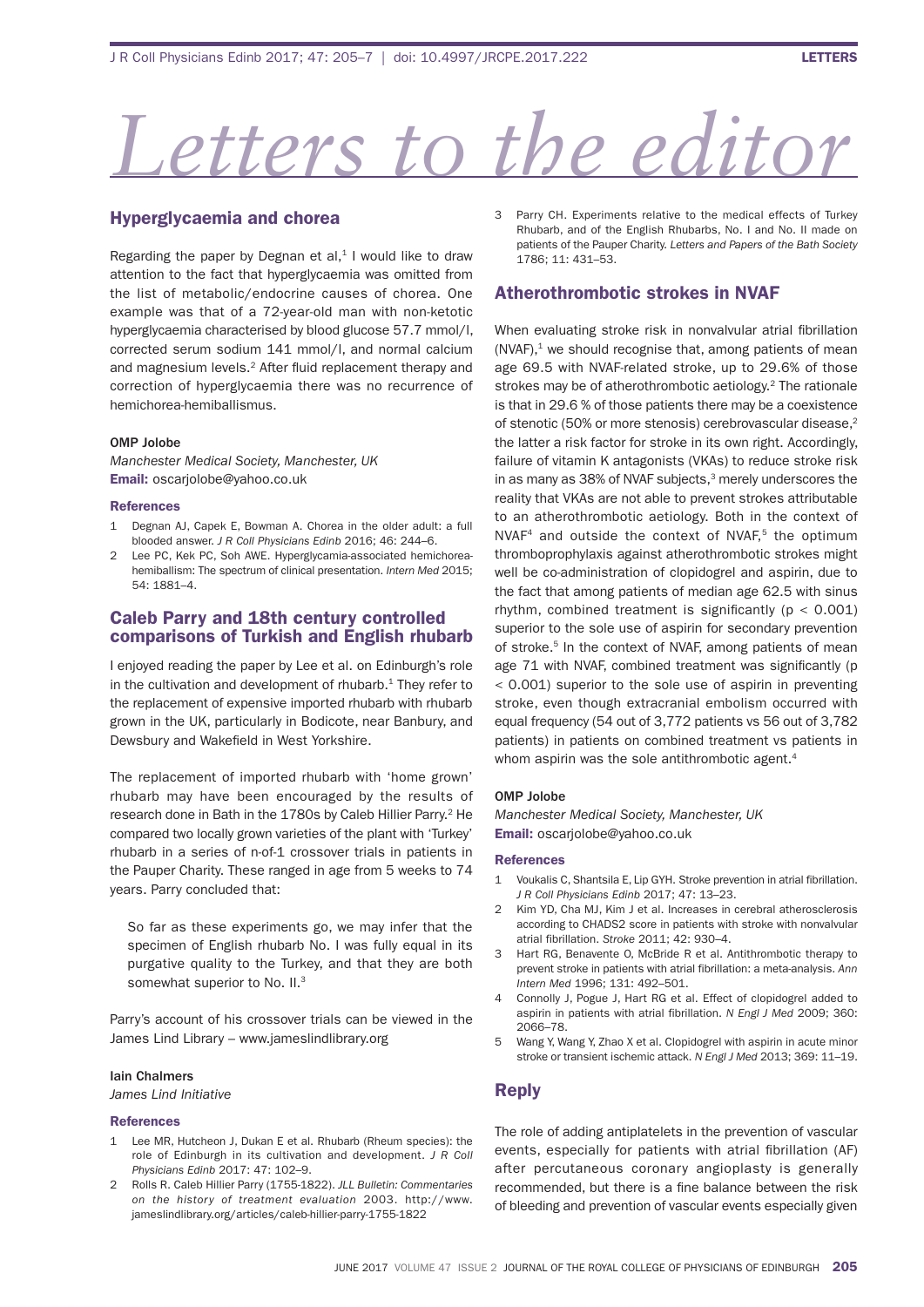that combination therapy with oral anticoagulation (OAC) and antiplatelets confers an increased risk of serious bleeding.<sup>1</sup> Apart from the setting of percutaneous coronary stenting, there is inadequate evidence from prospective randomised controlled trials (RCT) to support a positive net clinical benefit of the combination OAC plus antiplatelets against OAC monotherapy.<sup>1</sup>

Posthoc analyses of large randomised trials and large observational cohorts do not show any convincing reduction in stroke, death or cardiac events with combination OAC plus antiplatelet therapy – but instead show a significant increase in major bleeding and intracranial haemorrhage.<sup>1,2</sup>

of note, the combination of aspirin plus clopidogrel is inferior to oaC for stroke prevention, with a similar rate of major bleeding.<sup>3</sup> Especially in the elderly, aspirin is not associated with lower risk of major haemorrhage or intracranial bleeding compared with OAC.<sup>4,5</sup> In short, there is no robust evidence for the efficacy combination OAC plus antiplatelet therapy in AF patients with stable vascular disease, but serious bleeding risk may occur.

nevertheless, we would agree that all patients (including those with af) with confirmed cardio-embolic aetiology of a cerebrovascular event require further non-invasive investigations for bystander atherosclerotic disease as they might benefit from secondary prevention measures (statins, angiotensin converting enzyme inhibitors, etc), as well as control of amenable risk factors (e.g. blood pressure) and lifestyle changes.<sup>6</sup>

# Christos Voukalis, Eduard Shantsila, Gregory Y H Lip

*University of Birmingham Institute of Cardiovascular Sciences, City Hospital, Birmingham, UK* Email: g.y.h.lip@bham.ac.uk

### **References**

- 1 lip gyh, Windecker s, huber K et al. management of antithrombotic therapy in atrial fibrillation patients presenting with acute coronary syndrome and/or undergoing percutaneous coronary or valve interventions: a joint consensus document of the European Society of Cardiology Working group on. *Eur Heart J* 2014; 35: 3155–79.
- 2 Lamberts M, Gislason GH, Lip GYH et al. Antiplatelet therapy for stable coronary artery disease in atrial fibrillation patients taking an oral anticoagulant: a nationwide cohort study. *Circulation* 2014; 129: 1577–85.
- 3 Connolly SJ, Pogue J, Hart RG et al. Effect of clopidogrel added to aspirin in patients with atrial fibrillation. *N Engl J Med* 2009; 360: 2066–78.
- 4 lip gy. the role of aspirin for stroke prevention in atrial fibrillation. *Nat Rev Cardiol* 2011; 8: 602–6.
- 5 Marinigh R, Lip GYH, Fiotti N et al. Age as a risk factor for stroke in atrial fibrillation patients: implications for thromboprophylaxis. *J Am Coll Cardiol* 2010; 56: 827–37.
- 6 rCP london. national clinical guideline for stroke. 2016. https://www. strokeaudit.org/Guideline/Full-Guideline.aspx

# HIV infection in Muirhouse

I read with interest Rov Robertson's account of HIV infection in the Muirhouse area of Edinburgh. $1$  I was a Consultant in Infectious Diseases at the time of the outbreak and my personal reflections might be of additional interest.

The first intimation of the Edinburgh problem was a worrying positivity rate when the original HIV tests were introduced.<sup>2</sup> This prompted a clinically-based study that revealed 83 out of 164 intravenous drug abusers (IVDUs) in Muirhouse were seropositive in 1985, with the first positive being in late 1983.<sup>3</sup> I doubt if this research would now gain ethical approval.<sup>4</sup> The epidemic curve was not that of the one-person to one-person spread of a longish incubation illness but rather suggested that multiple needle sharing in 'shooting galleries' had occurred, such that one person could infect several others simultaneously. shooting galleries were common because heroin was available, whereas needles and syringes were in short supply. Generally, each user realised their share should include the 1 ml in the syringe hub and needle, so they would draw back about 1ml of their blood and then inject the same volume and pass the needle and syringe to the next user who received a diluted 1 ml of the previous user's blood. An HIV positive user could infect many others.

Epidemics with similar 'explosive' growth due to multiple, transitory, sexual contacts were observed among men who have sex with men on the west coast of the USA, and heterosexual communities in sub-Saharan Africa. The pattern of sequential monogamy slowed down the spread of hiv in the general population in the UK.

Some previous observations made in the Infectious Diseases unit about (mostly) hepatitis B in 1984<sup>5</sup> yielded quotes which later emerged as highly relevant to HIV. 'Heroin was fashionable but things have moved on, it's now marijuana.' Drug abuse has its fashions! 'I only had heroin once', with the supplementary question 'Did you share needles?', and the obvious reply 'Of course, the first time you are offered it you never have your own needle and syringe.'

Why was Edinburgh the harbinger of HIV? It was the first to highlight a clinical problem<sup>3</sup> and people assume that 'first means worst.' The vigorous police anti-IVDU policy of heroin and needle plus syringe seizure seemed sensible but in retrospect encouraged needle sharing as heroin is easily concealed; needles and syringes are more difficult to conceal and thus likely to be in relatively short supply. The epidemic of Edinburgh needle sharing occurred when infectivity was high because viral loads are highest around the time of seroconversion. Edinburgh was gifted the accolade of AIDS Capital of Europe by the *Sunday Telegraph* on 13 April 1986. although a subsequent analysis, particularly of pregnant women, revealed that Edinburgh was only fifth. Barcelona, not even a capital city, came first.<sup>6</sup>

Once the prevalence of HIV in the Muirhouse IVDUs was known, planning had to take place. The police restrained their confiscation policy, and harm reduction including methadone was introduced. This gave IVDUs some stability, reduced the necessary crime to fund their habit, reduced their need for IVDU and encouraged medical contact as drug users and exdrug abusers had to attend clinics to obtain methadone. The clinicians involved in patient care had to develop expertise in all management aspects of this difficult patient group.